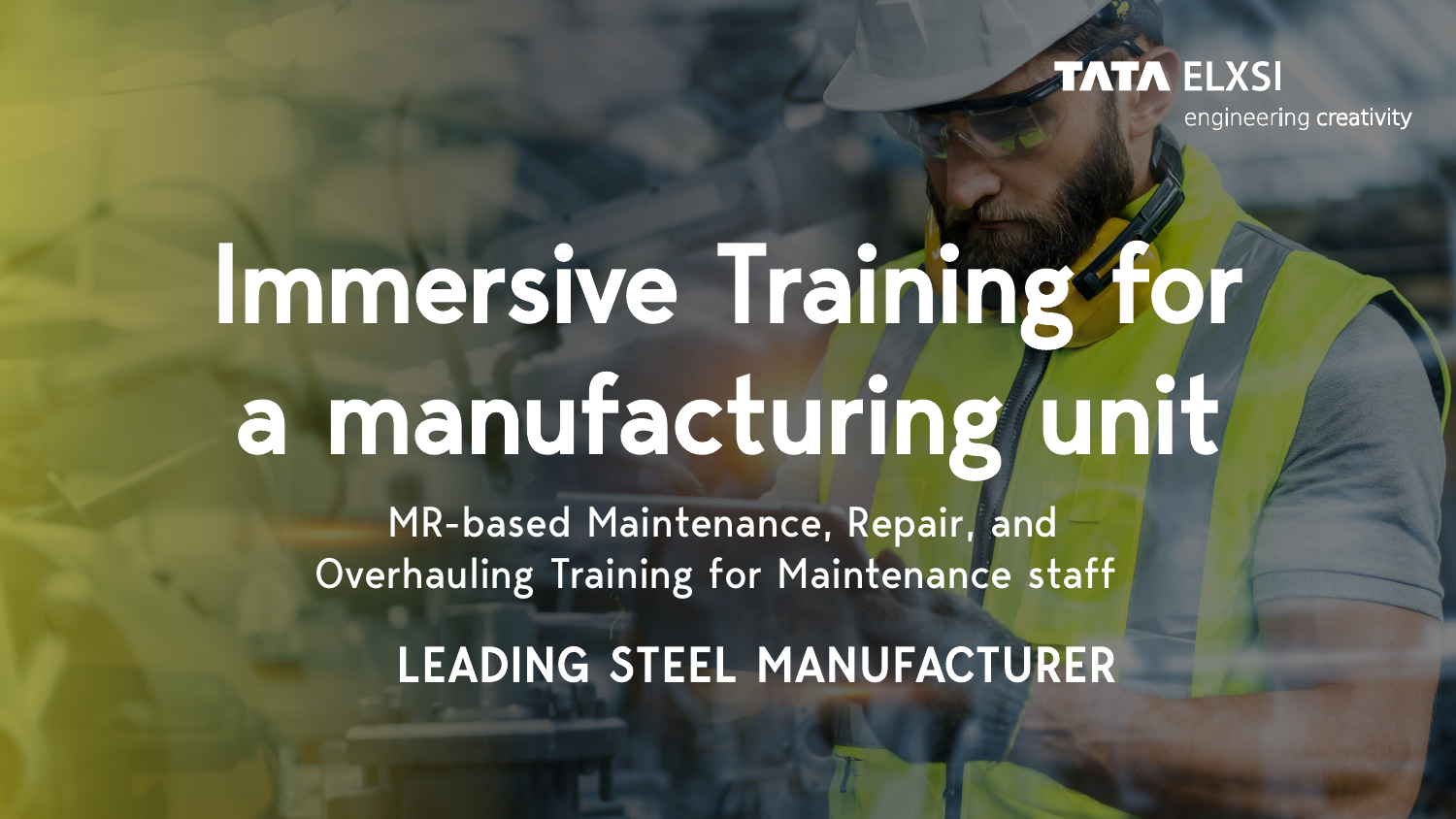### BACKGROUND AND CHALLENGE

Working in a steel plant is hazard intensive. Employees work in a high temperature environment, handle heavy equipments and materials. Even a smallest of error can turn fatal for them.

Tata Elxsi teamed up with this global steel manufacturer to find a solution to help train their shop floor workers on how to handle critical and hazardous situations in a better way and avoid casualties.

#### SCOPE OF WORK

- A scalable MR solution had to be developed to expedite Maintenance and Repair process and reduce worker stress.
- Develop an immersive Digital training solution to train the front-line staff who don't have technical background.
- Eliminate manual training and provide a more engaging training experience
- Develop a realistic immersive experience to allow workers practice real-time situations in a practical way.